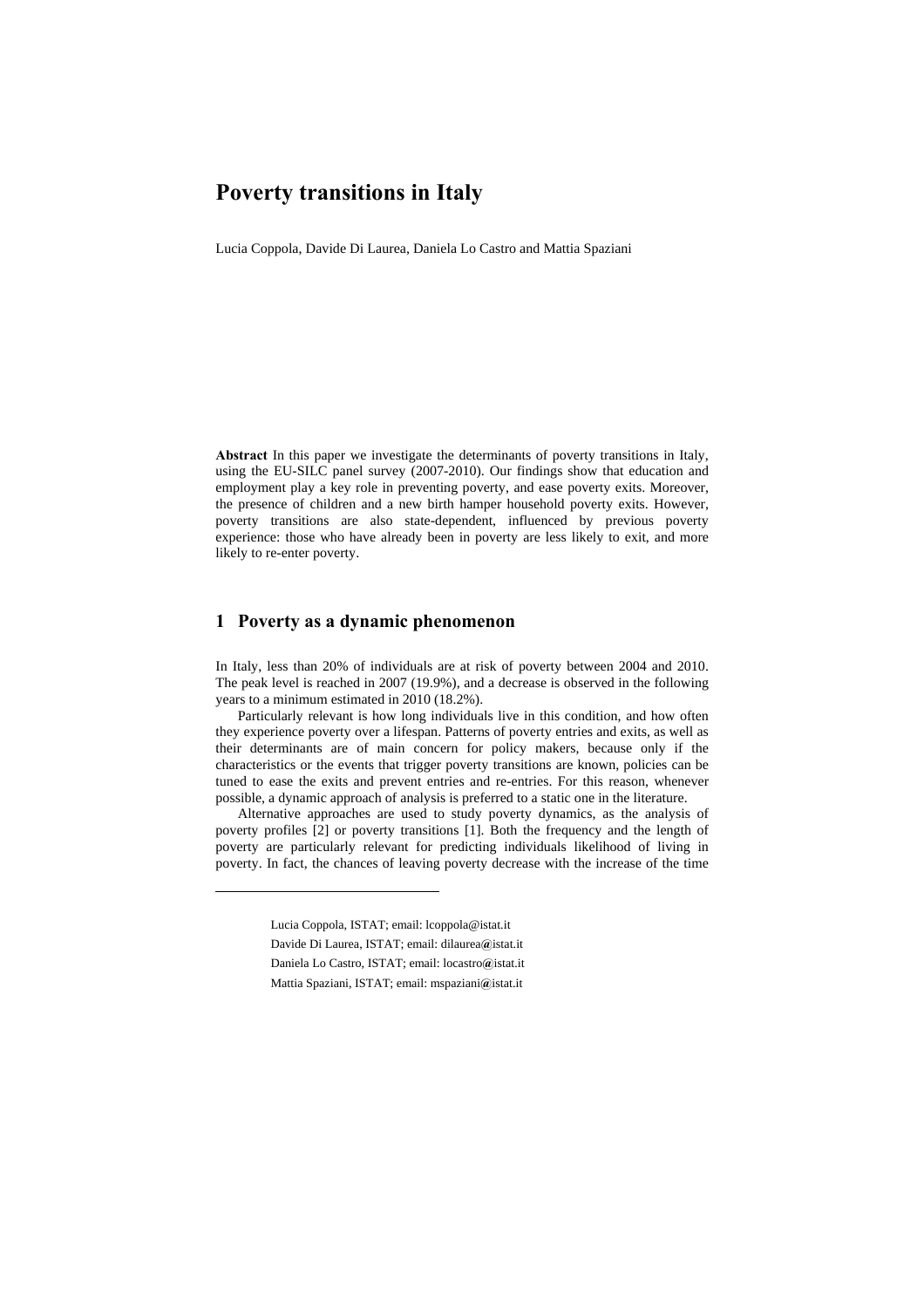spent in this condition [1], and having already experienced poverty increases the risk of re-entering poverty [3]. However, the choice of a specific method of analysis is also constrained by the characteristics of the available data, and mostly by the panel length. The use of a relatively short panel survey, as EU-SILC, significantly limits the explanatory power of modelling profiles, and hampers the chance of using a duration model approach. However, poverty transitions between each year of observation and the following are still worth of attention.

# **2 Data and methods**

We use the most recent panel from EU-SILC, based on a rotational sample designed of 4 panels. Individuals are interviewed yearly during 4 years. Individual and household characteristics refer to the moment of the interview (years 2007-2010), while the income reference period is the previous calendar year (2006-2009). According to Eurostat, individuals are at risk of poverty if their equivalent income is lower than a given threshold. This is defined as the 60% of the median of the equivalent income distribution estimated on the cross-sectional data. The equivalent income is computed dividing the household disposable income by the equivalised household size according to the OECD scale.

To investigate poverty dynamics in Italy, we firstly show the so-called poverty profiles [4]: (i) the persistent non poor (never poor during the period of observation), (ii) the transient poor (poor only once), (iii) the recurrent poor (poor more than once, but no longer than two consecutive years), and (iv) the persistent poor (poor for at least three consecutive years).

Secondly, we focus on poverty entries and exits, between each years of observation (*t*) and the following year (*t+1*), controlling for individual and household characteristics at *t* (state variables), as well as some changes in household and individual characteristics between  $t$  and  $t+1$  (event variables). It is worth noting that for each wave we have household and individual characteristics at *t*, while the poverty refers to *t-1*. Consequently, we lag the income back one wave, to match it with the temporally coherent household and individual characteristics. Thus our analyses are based on three observations, and individuals can experience up to two transitions. We model separately the risk of exiting poverty in *t+1* for individuals poor at *t*, and the risk of entering poverty in *t+1* for individuals non-poor at *t*, using logistic regression. State variables are time-varying. The poverty state in the previous years is also controlled for, because it is likely to affect the risk of experiencing a poverty transition in the next year.

### **3 Main results**

According to the poverty profiles above defined, 69.4% of individuals are persistent non poor, 9.9% are transient poor, 8.9% are recurrent poor, and 11.8% are persistent poor, showing that 30% of Italians experienced poverty at least once. Among those who experience poverty, the most common profile is represented by the persistent poor,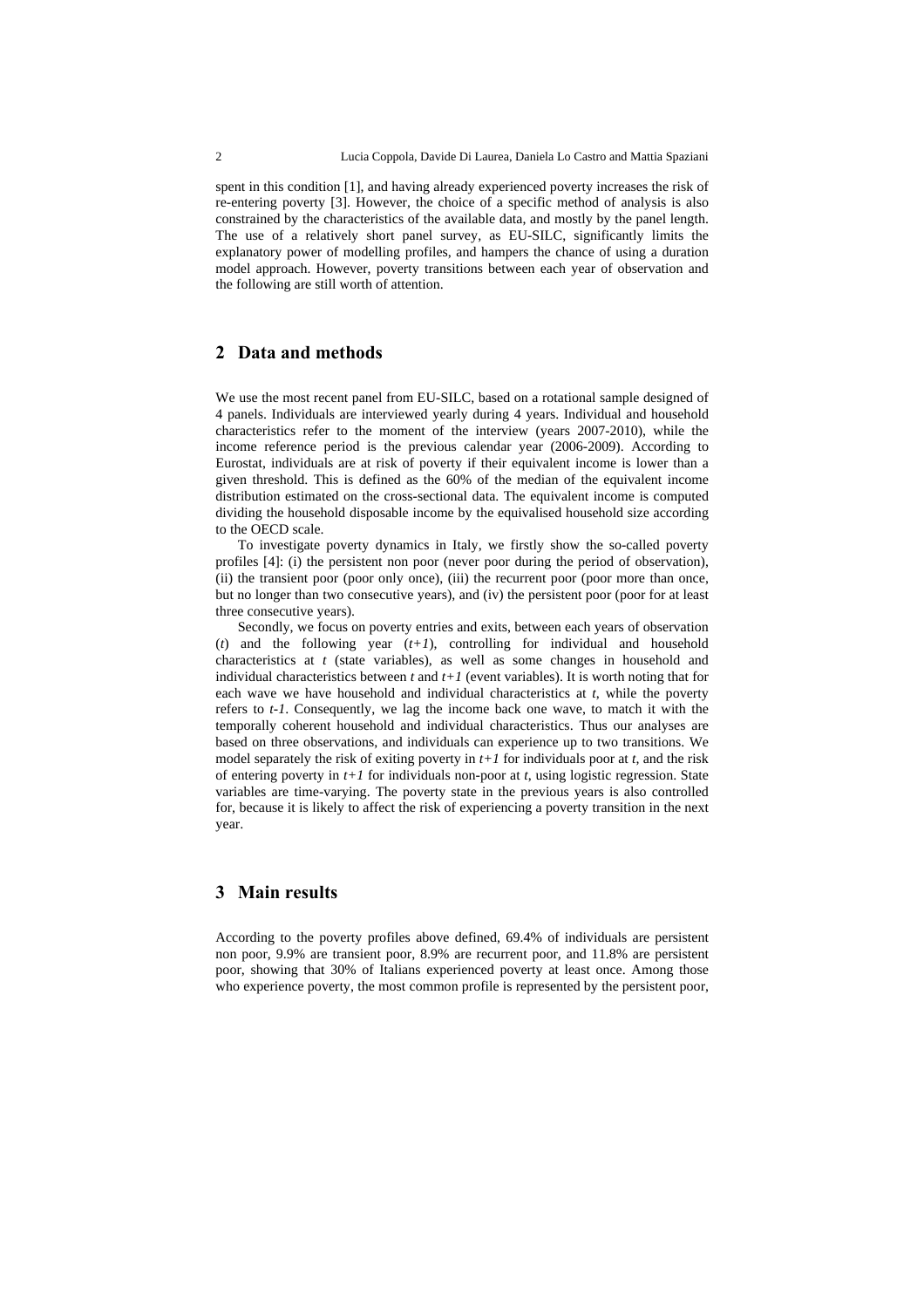#### Poverty transitions in Italy 3

l

suggesting that individuals who experience poverty once are likely to experience it again, and often in consecutive years.

|                                                                          | Model 1      | Model 2      | Model 3        | Model 4        |
|--------------------------------------------------------------------------|--------------|--------------|----------------|----------------|
|                                                                          | <b>Exits</b> | <b>Exits</b> | <b>Entries</b> | <b>Entries</b> |
| Intercept                                                                | $1.09***$    | $3.48***$    | $-3.24$ ***    | $-4.96***$     |
| Poverty (ref: non poor $t-1$ )                                           |              |              |                |                |
| Poor                                                                     | $-0.80***$   | $-0.85***$   | $1.42***$      | $1.44***$      |
| Education (ref: lower secondary)                                         |              |              |                |                |
| secondary                                                                | $0.24*$      | $0.25*$      | $-0.32$ ***    | $-0.31***$     |
| higher                                                                   | $0.80***$    | $0.77***$    | $-1.05***$     | $-1.06***$     |
| Current status (ref: employee)                                           |              |              |                |                |
| self-employed                                                            | $-0.05$      | $-0.13$      | $0.82***$      | $0.81***$      |
| unemployed                                                               | $-0.44*$     | $-0.63***$   | $0.77***$      | $0.83***$      |
| retired                                                                  | $-0.18$      | $-0.18$      | $-0.05$        | $-0.07$        |
| inactive                                                                 | 0.04         | $-0.03$      | $0.24*$        | $0.29*$        |
| Number of children (ref: 0)                                              |              |              |                |                |
| $1 - 2$                                                                  | $-0.01$      | $-0.03$      | $0.74***$      | $0.79***$      |
| $3+$                                                                     | $-0.73***$   | $-0.82$ ***  | $0.75***$      | $0.79***$      |
| Birth (ref: no birth)                                                    |              |              |                |                |
| at least one                                                             |              | 0.78         |                | $1.52***$      |
| Hh characteristics (ref: all inactive)                                   |              |              |                |                |
| at least one retired                                                     | 0.34         | 0.32         | $-0.30$        | $-0.20$        |
| one employed                                                             | $0.53***$    | $0.71***$    | $-0.49$ ***    | $-0.41*$       |
| 2+ employed                                                              | $1.31***$    | $1.98***$    | $-1.22$ ***    | $-1.35***$     |
| Individual change in employment                                          |              |              |                |                |
| (ref: no change)                                                         |              |              |                |                |
| to employment                                                            |              | $0.82***$    |                | 0.04           |
| to inactivity                                                            |              | $-0.08$      |                | $0.54**$       |
| to retirement                                                            |              | $-0.28$      |                | 0.03           |
| Hh change in employment                                                  |              |              |                |                |
| (ref: no change)                                                         |              |              |                |                |
| to at least one employed                                                 |              | 0.01         |                | 0.33           |
| one employed to 2+ employed                                              |              | $0.79***$    |                | $-0.39$        |
| 2+ employed to one employed                                              |              | $-1.17***$   |                | $0.89***$      |
| to none employed<br>* $p \le 0.05$ , ** $p \le 0.01$ , *** $p \le 0.001$ |              | $0.77***$    |                | $0.69***$      |

**Table 1:** Model estimates for poverty exits and entries (selected variables<sup>1</sup>)

Table 1 shows the model estimates for poverty exits and entries (only state variables in model 1 and 3, state and event variables in model 2 and  $4)^2$ . Poverty state at *t-1* significantly affects the likelihood of experiencing a transition between *t* and *t+1*: those who where poor are less likely to exit and more likely to re-enter poverty. As far

 $<sup>1</sup>$  The following household and individual characteristics are controlled for: sex, age, citizenship,</sup> marital status, number of elderly (65+), dwelling tenure, region of residence, material deprivation, change in the marital status, death, birth, moving in or out of a household member.<br><sup>2</sup> Heterogeneity at individual level has been controlled for, but becomes non-significant as soon as

individual and household characteristics are introduced. Consequently, we disregard it.